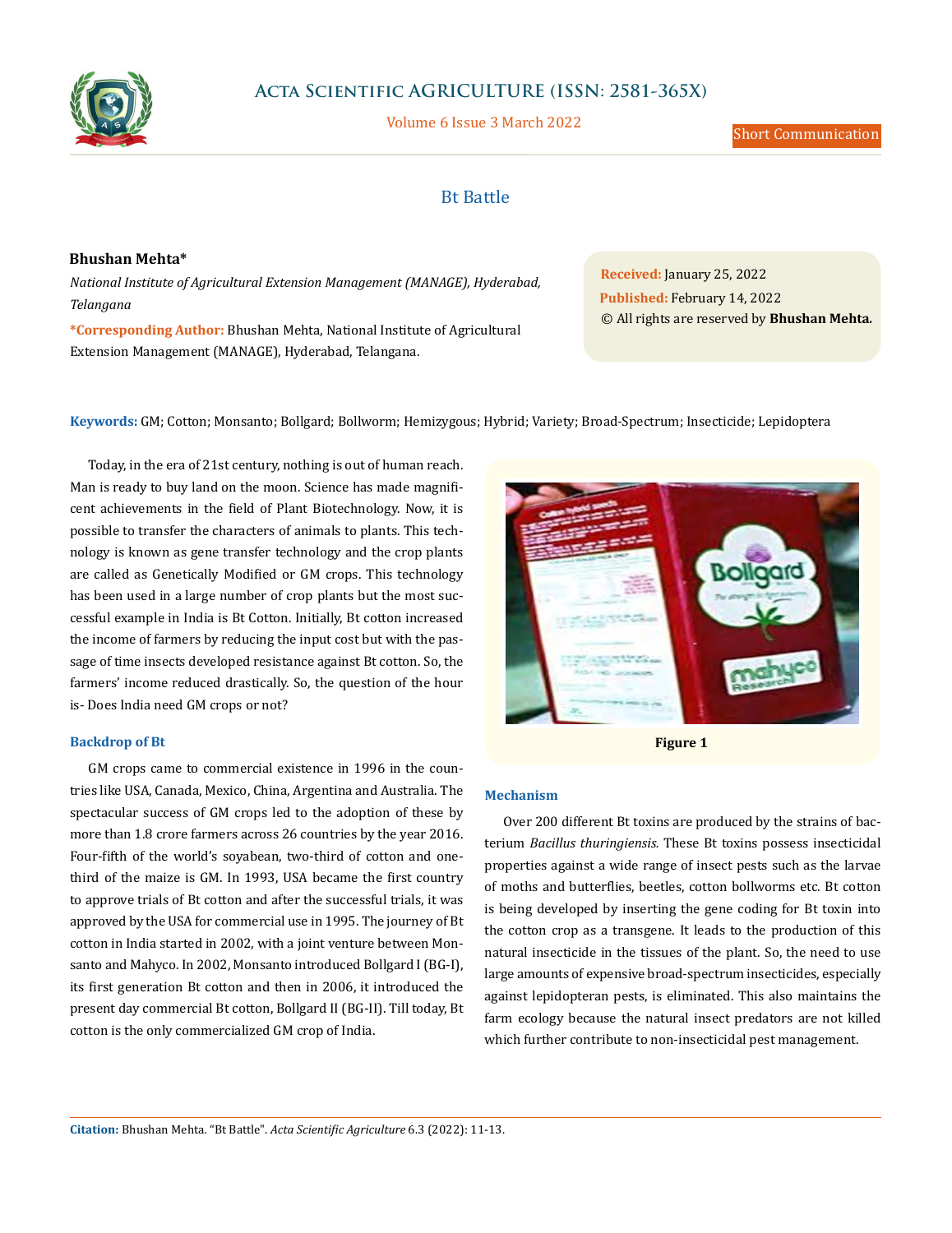#### **What's the problem?**

In February, 2018, the anti-trust regulator, the Competition Commission of India, initiated a probe into alleged anti-competitive practices by Monsanto. Then, in March, 2018, the government cut the share of royalties that is being paid to Monsanto by local seed companies, for the second time in two years. The reason of all this is the increasing pink bollworm infestation in cotton. Monsanto's second-generation insecticidal technology, BG-II, was supposed to give more protection against the pink bollworm, but it is being observed in the field that the pest has become resistant to the toxins produced by this improved trait also. The brunt of which is being beard by the farmers of the country. Along with the high cost of Bt cotton seeds, they are spending large sums on pesticides also. This case is specific to India only, whereas other 14 Bt cotton growing countries have not seen this resistance. Chinese farmers are still cultivating first generation Bt cotton whereas the farmers of USA and Australia have moved to the third generation, BG-III, without having faced this problem.



**Figure 2**

#### **Indian misfortune**

Cotton researchers agree that the reason behind this unique Indian misfortune is the cultivation of only long duration hybrids in India since the introduction of Bt cotton in 2002, whereas open pollinated cotton varieties are being grown in other countries. India restricted itself to hybrids because of the agreement between Indian seed companies and Monsanto that these traits can only be introduced to hybrids only. Indian seed companies find hybrids more attractive because that offer "value capture mechanism". India is the only country where intellectual property laws have never prevented its farmers from either saving or selling the seeds. That is why seed companies prefer hybrids than open pollinated varieties because hybrids lose their genetic viability when their seeds are replanted. This protects the corporate revenues because farmers are compelled to repurchase the seeds every year.

#### **Hemizygous and long duration hybrids**

Introduction of Bt gene into single parent of Indian hybrids is itself a problem because it leads to hemizygosity. The hemizygous hybrids express only one copy of Bt gene as a result of which some cotton bolls become toxic to pink bollworm and some remain nontoxic. On the other hand, the homozygous open pollinated varieties of USA, China or Australia produce only toxic bolls. Hemizygous hybrids are undesirable because they give chance to the larvae of pink bollworms to survive on toxic free seeds. Also, the long duration of Indian hybrids makes the crop more vulnerable to the lepidopteran pests. These pests damage the crop mainly in the latter half of the growing season. So, the long duration of 160 to 300 days allows this pest to thrive and develop resistance faster as compared to short duration crops. In other cotton growing countries, cotton is strictly terminated within 160 days.

#### **Need to do**

Now some researchers argue that banning GM crops is the solution of this menace, but that is not right at all. The real solution to this problem is to move swiftly towards short duration open pollinated varieties. This is where Monsanto's first-generation Bollgard comes in. As Monsanto didn't patent BG in India so seed companies can develop open-pollinated varieties with BG-I, but they can not do it with BG-II, which is being patented by Monsanto. So, technology reluctance is not the solution to this problem in any way. The solution lies in making the technology environmentally adoptive.

## **Bibliography**

- 1. [https://www.thehindu.com/opinion/op-ed/a-perfect-storm](https://www.thehindu.com/opinion/op-ed/a-perfect-storm-in-the-cotton%20field/article23357894.ece)[in-the-cotton field/article23357894.ece](https://www.thehindu.com/opinion/op-ed/a-perfect-storm-in-the-cotton%20field/article23357894.ece)
- 2. [https://economictimes.indiatimes.com/news/economy/ag](https://economictimes.indiatimes.com/news/economy/agriculture/the-brakes-are-applied-on-the-bt-cotton-story/articleshow/62583116.cms)[riculture/the-brakes-are-applied-on-the-bt-cotton-story/ar](https://economictimes.indiatimes.com/news/economy/agriculture/the-brakes-are-applied-on-the-bt-cotton-story/articleshow/62583116.cms)[ticleshow/62583116.cms](https://economictimes.indiatimes.com/news/economy/agriculture/the-brakes-are-applied-on-the-bt-cotton-story/articleshow/62583116.cms)